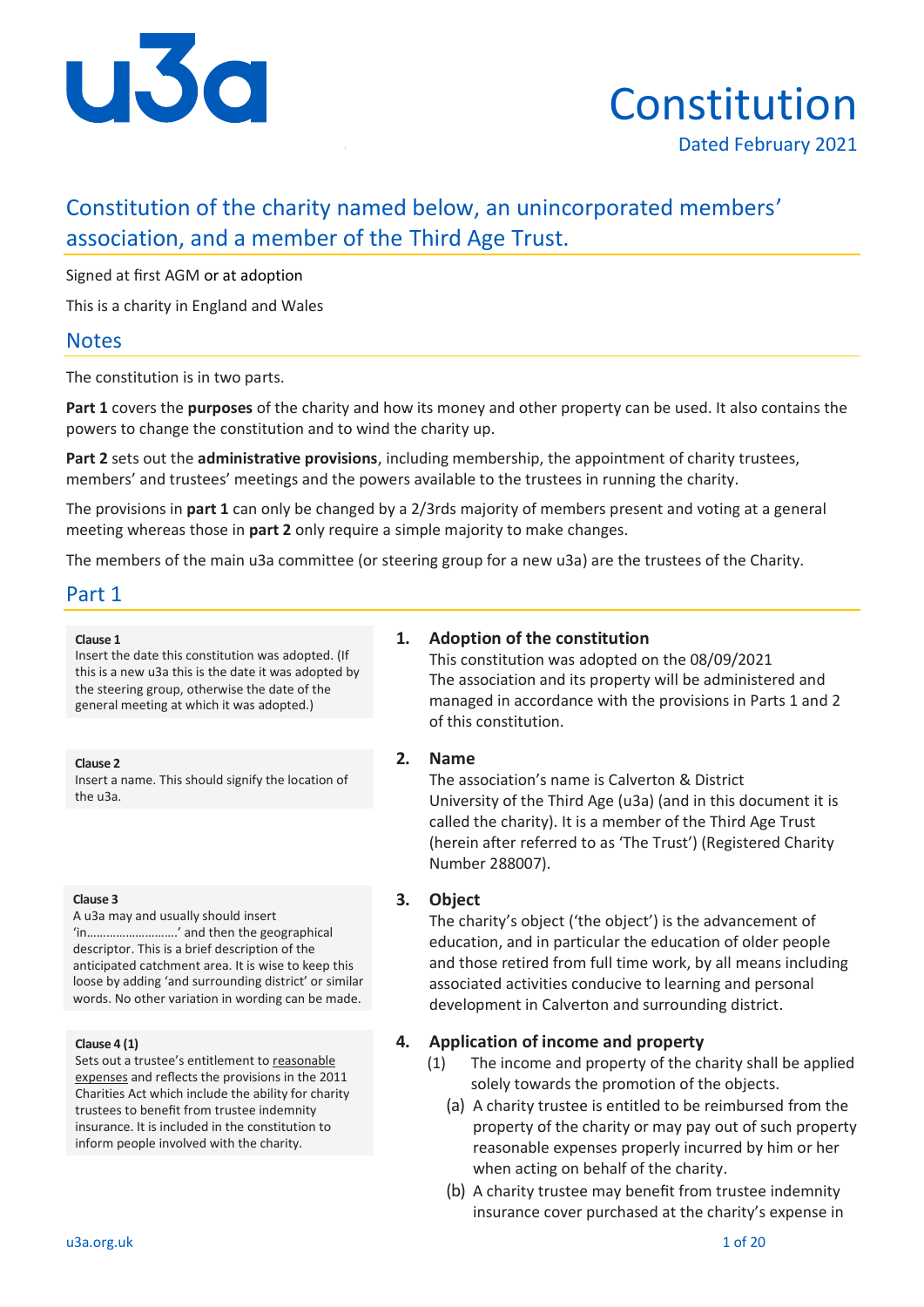#### **Clause 4 (2)**

This reflects charity law requirements that the income and property of a charity must be used only to further its objects or purpose. The trustees have a duty to ensure that the funds are correctly applied in accordance with this principle.

#### **Clause 5**

Charity trustees may only benefit from their charity if they have express legal authorisation to do so (such as a clause in the constitution). This restriction extends to people closely connected to a trustee ('connected persons' - this term is defined in interpretation clause 33 and normally means someone to whom you are related or have a business interest with). This clause clarifies the restrictions that apply to the charity trustees. Even where trustees are allowed to benefit from the charity, this must only happen where the benefit is in the interests of the charity. In particular trustees must have regard to the u3a Guiding Principles which require all members to provide their time and services free of charge to each other. The Charity Commission's guidance 'Trustee expenses and payments (CC11)' provides more information about trustee benefits.

*No part of the clause allows trustees to receive payment for acting as a trustee.*

#### **Clause 5 (2) (c)**

This section relates to any loan agreements between a trustee and the u3a. It is unlikely that such loans will exist, but should they be arranged please be cognisant of this section. The u3a should document the amount of, and the terms of, the trustee's or connected person's loan.

accordance with, and subject to the conditions in, section 189 of the Charities Act 2011.

- (2) None of the income or property of the charity may be paid or transferred directly or indirectly by way of dividend bonus or otherwise by way of profit to any member of the charity. This does not prevent a member who is not also a trustee from receiving:
	- (a) a benefit from the charity in the capacity of a beneficiary of the charity;
	- (b) reasonable and proper remuneration for any goods or services supplied to the charity.

### **5. Benefits and payments to charity trustees and connected persons**

- (1) General provisions No charity trustee or connected person may:
	- (a) buy or receive any goods or services from the charity on terms preferential to those applicable to members of the public;
	- (b) sell goods, services or any interest in land to the charity;
	- (c) be employed by, or receive any remuneration from, the charity;
	- (d) receive any other financial benefit from the charity; unless the payment is permitted by subclause (2) of this clause, or authorised by the court or the Charity Commission ('the Commission'). In this clause, a 'financial benefit' means a benefit, direct or indirect, which is either money or has a monetary value.
- (2) Scope and powers permitting trustees' or connected persons' benefits.
	- (a) A charity trustee or connected person may receive a benefit from the charity in the capacity of a beneficiary of the charity provided that it is available generally to the beneficiaries of the charity.
	- (b) A charity trustee or connected person may enter into a contract for the supply of services, or of goods that are supplied in connection with the provision of services, to the charity where that is permitted in accordance with, and subject to the conditions in, section 185 of the Charities Act 2011.
	- (c) A charity trustee or connected person may receive interest on money lent to the charity at a reasonable and proper rate which must be not more than the Bank of England bank rate (also known as the base rate).
	- (d) A charity trustee or connected person may receive rent for premises let by the trustee or connected person to the charity. The amount of the rent and the other terms of the lease must be reasonable and proper. The charity trustee concerned must withdraw from any meeting at which such a proposal or the rent or other terms of the lease are under discussion.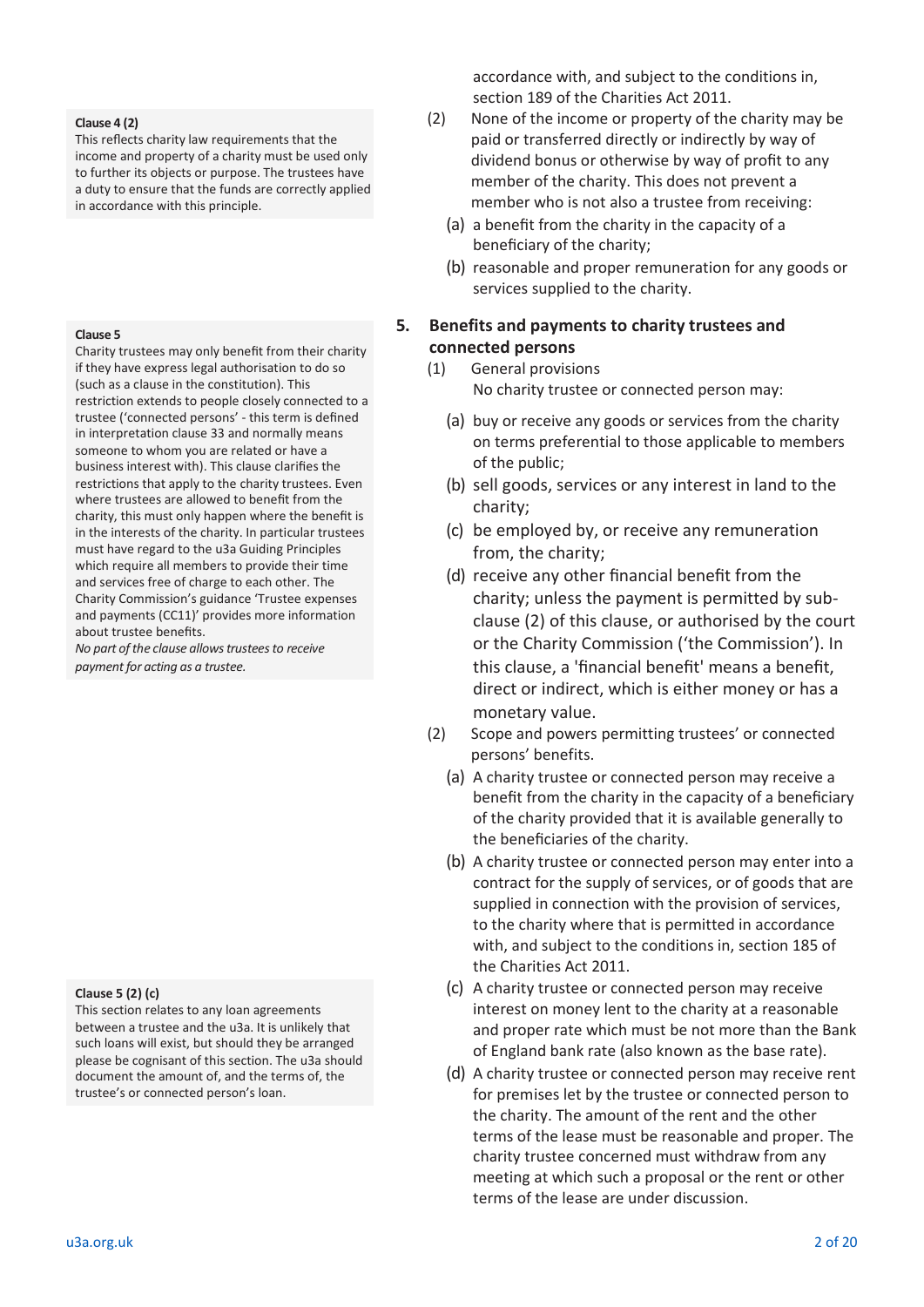#### **Clause 6 (6)**

The Charities Act 2011 sets out the accounting requirements for charities. If you have any queries contact the Third Age Trust for assistance or look at the advice section of the national website or the Charity Commission website for further guidance.

### **6. Dissolution**

- (1) If the members resolve to dissolve the charity the trustees will remain in office as charity trustees and be responsible for winding up the affairs of the charity in accordance with this clause.
- (2) The trustees must collect in all the assets of the charity and must pay or make provision for all the liabilities of the charity.
- (3) The trustees must apply any remaining property or money:
	- (a) directly for the object;
	- (b) by transfer to any other University of the Third Age ('u3a') or u3as or The Trust or charities for purposes the same as, or similar to, the charity;
	- (c) in such other manner as the Charity Commission for England and Wales ('the Commission') may approve in writing in advance.
- (4) The members may pass a resolution before or at the same time as the resolution to dissolve the charity specifying the manner in which the trustees are to apply the remaining property or assets of the charity and the trustees must comply with the resolution if it is consistent with paragraphs (a) - (c) inclusive in subclause (3) above.
- (5) In **no** circumstances shall the net assets of the charity be paid to or distributed among the members of the charity.
- (6) The trustees must notify both the Commission and The Trust promptly that the charity has beendissolved. If the trustees are obliged to send the charity's accounts to the Commission for the accounting period which ended before its dissolution, they must send the Commission the charity's final accounts.
- (7) The charity cannot continue to include the words or phrase University of the Third Age or u3a or any other similar configuration of words in its title or elsewhere if it ceases to be a member of The Trust.

### **7. Amendment of constitution**

- (1) The charity may amend any provision contained in Part 1 of this constitution provided that:
	- (a) the prior written consent of The Trust has been obtained;
	- (b) no amendment may be made that would have the effect of making the charity cease to be a charity at law;
	- (c) no amendment may be made to alter the object if the change would undermine or work against the previous objects of the charity;
	- (d) no amendment may be made to clause 3 (Object), 4 (Application of income and property), clause 5 (Benefits and payments to charity trustees and connected persons), clause 6 (Dissolution) or this clause without the prior consent in writing of the Commission and The Trust;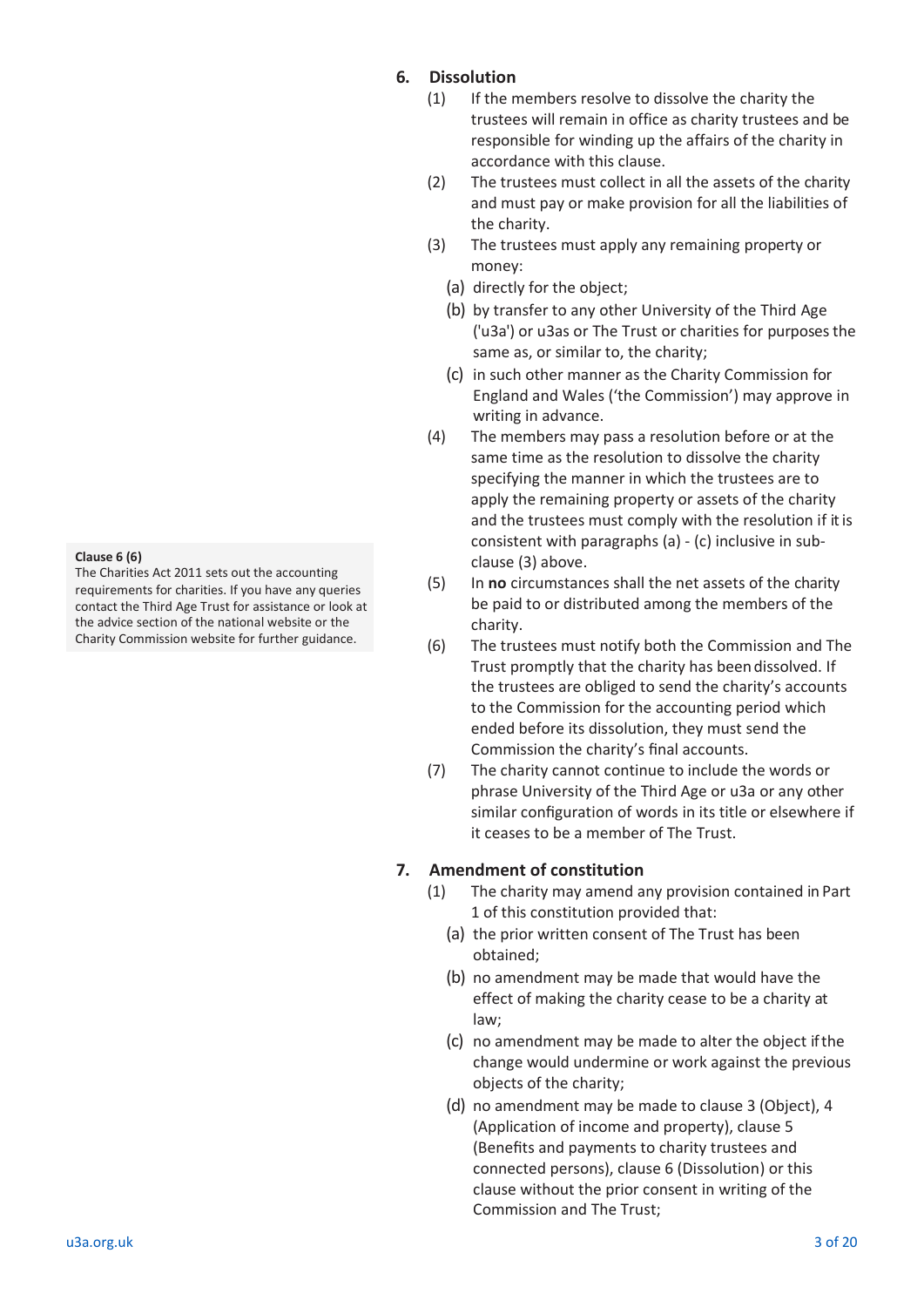- (e) any resolution to amend a provision of Part 1 of this constitution is passed by not less than two thirds of the members present and voting at a general meeting;
- (2) Any provision contained in Part 2 of this constitution may be amended, provided that
	- (a) the prior written consent of The Trust has been obtained,
	- (b) any such amendment is made by resolution passed by a simple majority of the members present and voting at a general meeting
	- (c) A copy of any resolution amending this constitution shall be sent to the Commission and to The Trust within twenty-one days of it being passed.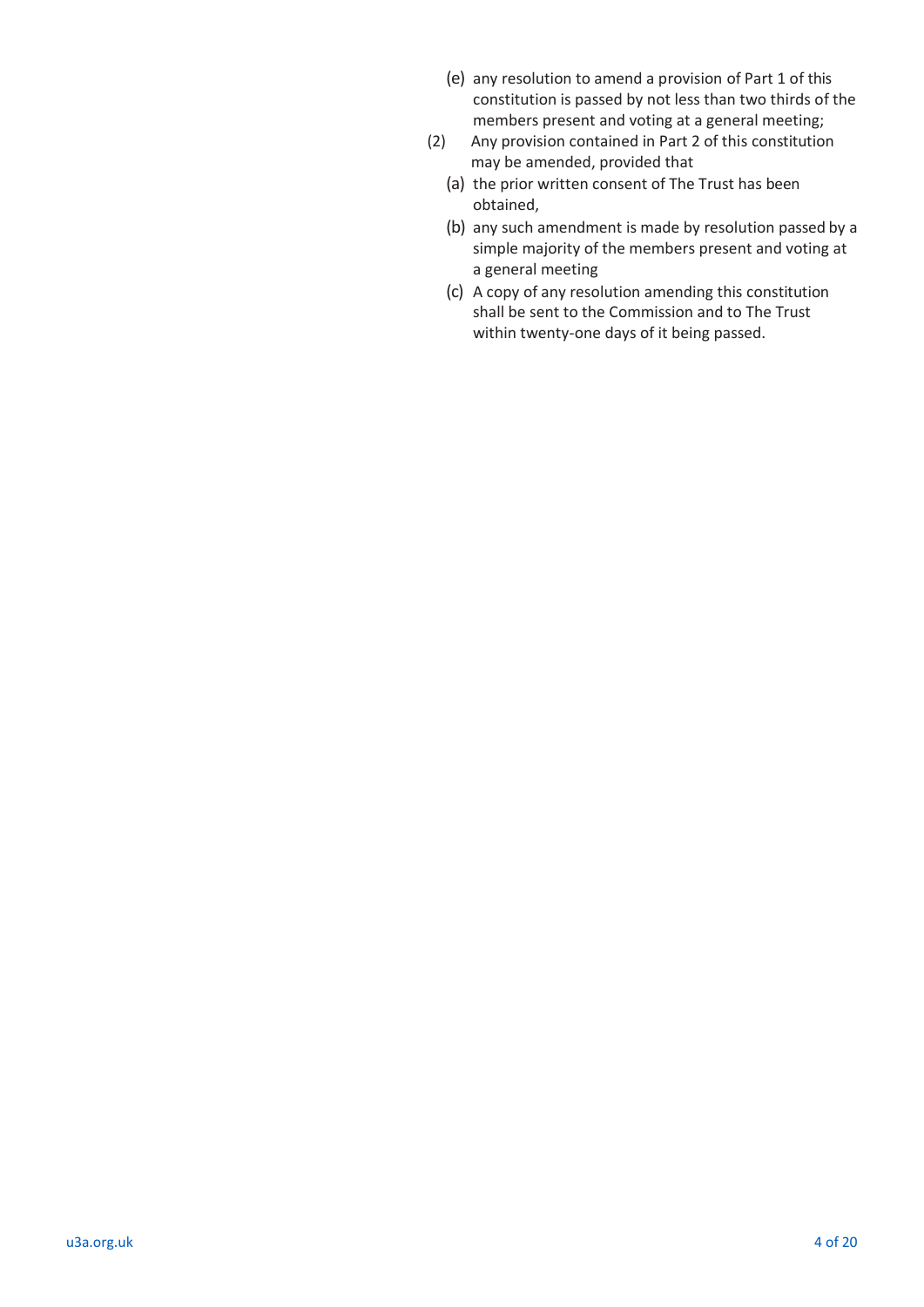#### **Clause 8 (2)**

Where a u3a is considering refusing membership please contact the Third Age Trust for guidance as to appropriate grounds for refusal.

#### **Clause 8 (4)**

It is very important for the good administration of the charity to keep the register of members up to date. This is particularly important for AGM administration. The trustees must ensure that they handle personal data in accordance with Data Protection legislation. The national website has advice relating to these regulations.

#### **Clause 9 (3)**

Insert an appropriate number of months. In selecting this number try to give a reasonable period, particularly if the membership year ends in a holiday period and avoid problems such as having the AGM close to or before the last date for renewing membership. The Charity Commission recommend that there is a reasonable gap after the deadline for payment of subscriptions (or any other regular payments by members to the charity) and the holding of any general meeting to reduce the risk of it becoming an administrative problem for the charity. The Third Age Trust suggests 2 months may be reasonable for u3as which hold their AGM at least 4 months after their membership year ends. The notice for any general meeting should remind members of this requirement.

### **8. Membership**

(1) Membership is open to individuals as described in clause 3.

### (2)

- (a) The trustees may only refuse an application for membership if, acting reasonably and properly, they consider it to be in the best interests of the charity to refuse the application.
- (b) The trustees must inform the applicant in writing of the reasons for the refusal within twenty-one days of the decision.
- (c) The trustees must consider any written representations the applicant may make about the decision. The trustees' decision following any written representations must be notified to the applicant in writing but shall be final.
- (3) Membership is not transferable to anyone else.
- (4) The trustees must keep a register of names and addresses of the members.

### **9. Termination of membership**

Membership is terminated if:

- (1) the member dies;
- (2) the member resigns by written notice to the charity unless, after the resignation, there would be fewer than two members;
- (3) any sum due from the member to the charity is not paid in full within 2 months of it falling due;
- (4) the member is removed from membership by a resolution of the trustees that it is in the best interests of the charity that his or her membership is terminated. A resolution to remove a member from membership may only be passed if:
	- (a) annual membership or other fees are unpaid for 2 months after the due date; or
	- (b) by way of expulsion at the end of a disciplinary procedure for breach of any membership condition or for breach of any disciplinary code of the charity and
	- (c) the appropriate steps have been taken according to the charity's or The Trust's procedures.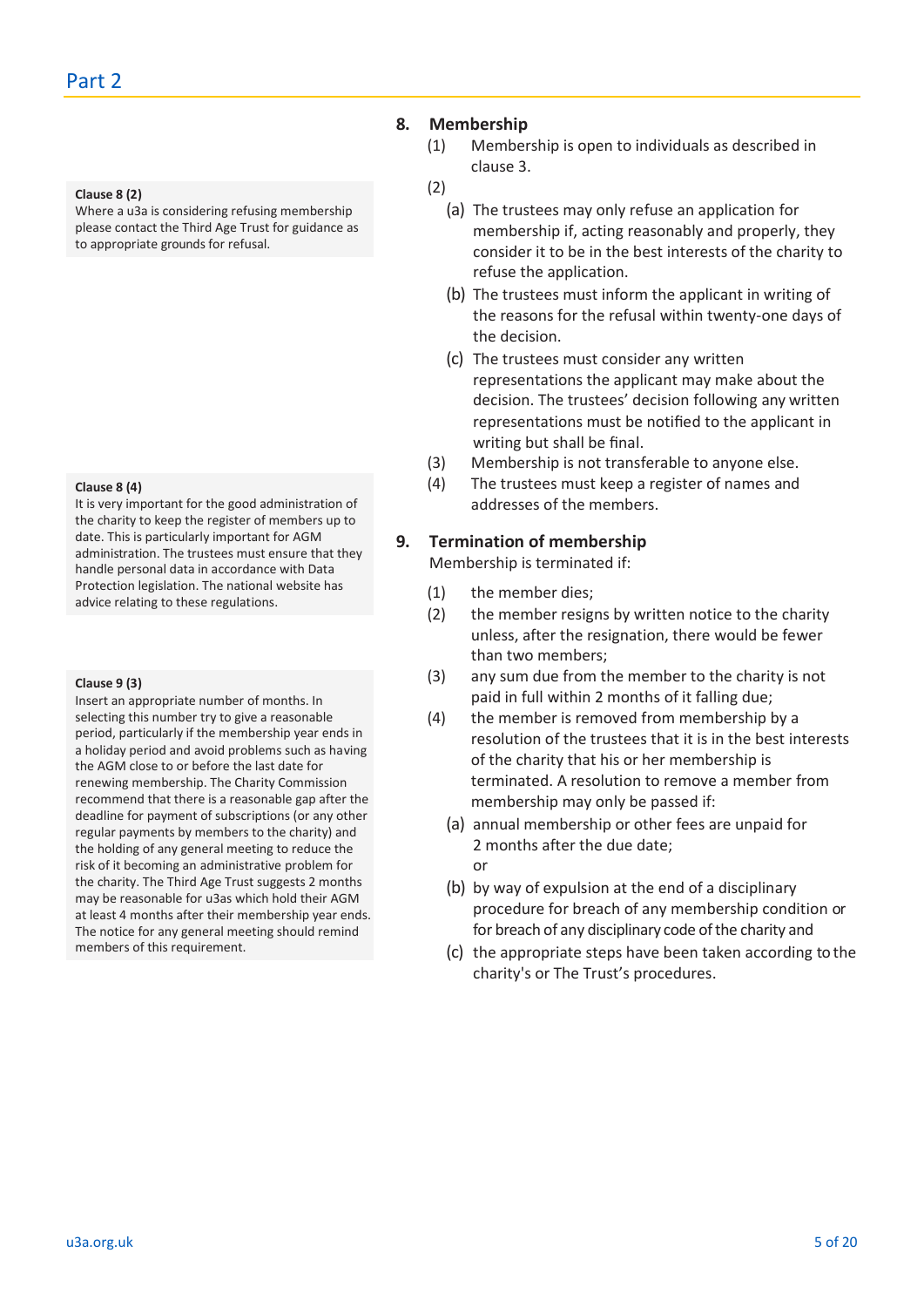### **10. General meetings**

- (1) The charity must hold a general meeting within twelve months of the date of the adoption of this constitution, unless this constitution replaces an earlier constitution in which case sub-clause (2) applies.
- (2) An annual general meeting must be held in each subsequent year and not more than fifteen months may elapse between successive annual general meetings.
- (3) Online and hybrid general meetings
	- (a) A general meeting (whether an annual general meeting or a special general meeting) may be held that allows attendance in person or by suitable electronic means agreed by the trustees in which each participant may communicate with all the other participants either directly or through the Chair. Where the trustees determine that a general meeting is to be held by electronic means pursuant to this clause 10 (3)(a), such determination shall be set out in the notice of general meeting sent to members, together with details of how a member may participate in such meeting.
	- (b) Where the committee determines that a general meeting is to be held by electronic means only such determination shall be set out in the notice of general meeting sent to members, along with an explanation of the exceptional circumstances which require the general meeting to be held by electronic means only.
	- (c) For the purposes of this clause "exceptional circumstances" means circumstances which in the reasonable opinion of the committee render it impossible to hold an effective general meeting in person or by a combination of meeting in person and through electronic means.
	- (d) Where a general meeting is to be held in person, the trustees may if they deem it appropriate set out a procedure in the notice of meeting which allows members to attend electronically if they so wish, and in such circumstances both members physically present in person or by proxy and members present by electronic means will be considered present in person and will count towards the quorum for the relevant meeting.
	- (e) If the meeting is to be held solely by electronic means pursuant to clause 10 (3)(a), the place of the meeting shall be deemed to be the charity's registered office address.
	- (f) Proceedings at a general meeting held by electronic means pursuant to clause 10(3)(a), or a physical meeting at which procedures are put in place to allow members to attend electronically pursuant to clause 10(3)(a), will not be invalidated due to technical issues which prohibit members from joining such meeting electronically, so long as a sufficient number of members to form a quorum under clause 12(2) is able to join the meeting successfully.

#### **Clause 10 (3)**

The Trust has developed this wording with the solicitors so that we know it is legal and appropriate and covers all the various nuances which may arise.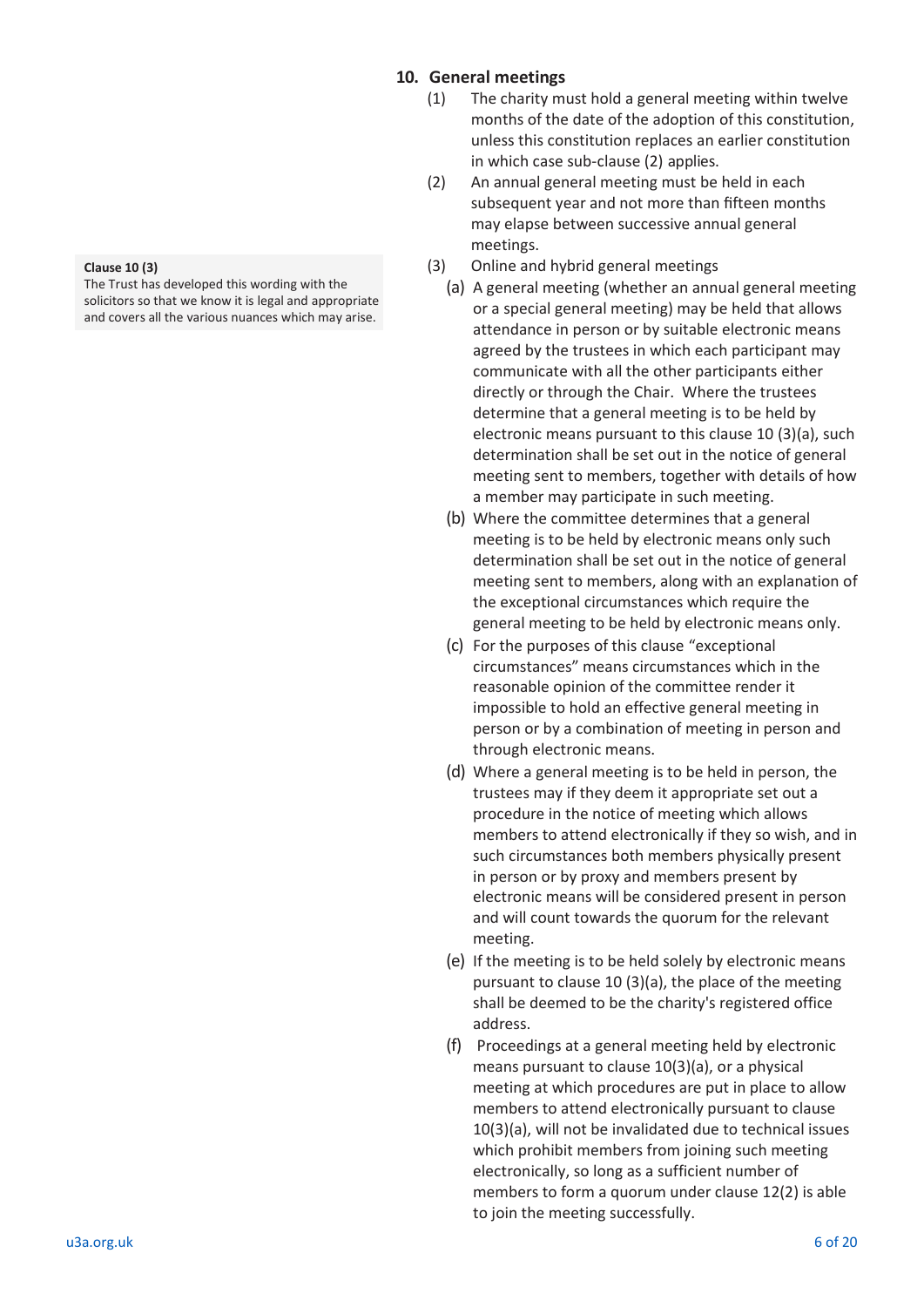#### **Clause 10 (4)**

An SGM is held for the consideration of nonrecurring business that requires approval by the members between AGMs.

#### **Clause 11 (1) & (2)**

'Clear days' does not include the day on which the notice would be received by the member or the day on which the meeting is held.

The charity may send notice to each trustee at the UK address held in the charity's records: no notice is required for trustees living outside the UK.

#### **Clause 12 (1)**

Means that a quorum must be present when an item is being discussed and voted on, in order for a decision on it to be valid. If the meeting subsequently becomes inquorate, this will not invalidate earlier, quorate decisions.

#### **Clause 12 (2) (a)**

A u3a may change the figure for the quorum by agreeing this at an AGM. Any change should be considered carefully. If it is too high, it can be difficult to have a quorate meeting. If it is too low, a small minority may be able to make significant changes.

#### **Clause 12 (3) & (4)**

Establish the procedure for dealing with situations where the meeting is inquorate.

u3a.org.uk 7 of 20

- (4) All general meetings other than annual general meetings shall be called special general meetings.
- (5) The trustees may call a special general meeting at any time.
- (6) The trustees must call a special general meeting if requested to do so in writing by at least ten members or one tenth of the membership, whichever is the greater. The request must state the nature of the business that is to be discussed. If the trustees fail to hold the meeting within twenty-eight days of the request, the members may proceed to call a special general meeting but in doing so they must comply with the provisions of this constitution.

#### **11. Notice**

- (1) If elections to the committee are required under this constitution, all members must be notified at least 28 clear days ahead of the election that nominations are requested and the closing date for the receipt of such nominations shall be at least 21 clear days after this notice is given.
- (2) If a resolution requiring the consent of two-thirds of the members will be proposed at the general meeting, then all members must be notified at least 21 clear days ahead of that meeting.
- (3) The minimum period of notice required to hold any general meeting of the charity (other than to consider a resolution for which a two-thirds majority of the members is needed) is fourteen clear days from the date on which the notice is deemed to have been given.
- (4) A general meeting may be called by shorter notice, if it is so agreed by all the members entitled to attend and vote.
- (5) The notice must specify the date, time and place of the meeting and the general nature of the business to be transacted. If the meeting is to be an annual general meeting, the notice must say so.
- (6) The notice must be given to all the members and to the trustees.

#### **12. Quorum**

- (1) No business shall be transacted at any general meeting unless a quorum is present.
- (2) A quorum is:
	- (a) 5 members entitled to vote upon the business to be conducted at the meeting;
	- (b) one tenth of the total membership at the time, whichever is the greater.
- (3) If:
	- (a) a quorum is not present within half an hour from the time appointed for the meeting; or
	- (b) during a meeting a quorum ceases to be present, the meeting shall be adjourned to such time and place as the trustees shall determine.
- (4) The trustees must re-convene the meeting and must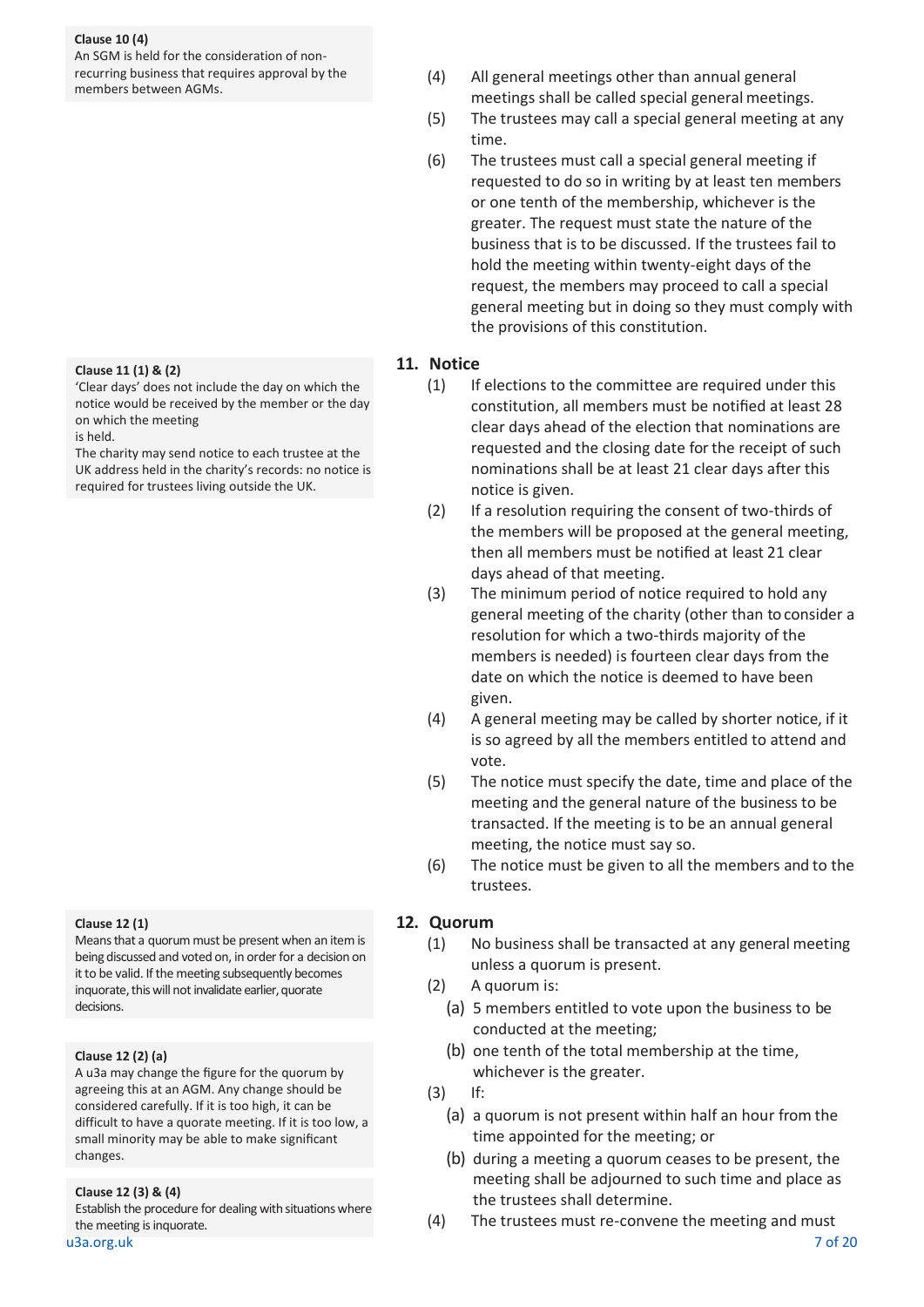#### **Clause 12 (5)**

Permits a re-scheduled meeting to proceed without a quorum being present within 15 minutes of the specified start time. This means that the number of members present 15 minutes after the scheduled start of the meeting will form the quorum (but only) if the quorum required at clause 12(2) is not achieved.

#### **Clause 14**

This is a discretionary power for the members to adjourn a quorate meeting - when the meeting is reconvened it must

be quorate. This provision differs from the adjournment provisions in Clause 12 which are not discretionary and must be used where a general meeting is not quorate.

Examples of where an adjournment may be

necessary would include where members feel that there is insufficient information for decisions to be made and/or where a disruptive event occurs.

#### **Clause 15**

This means that a resolution can be passed without holding a general meeting. It requires all members to agree to the decision and return their signed resolution in order for the decision to pass. For example, a u3a with 20 members would require 5 members to be present to pass a resolution at a general meeting, but the same u3a would need 20 members to sign a written resolution.

#### **Clause 15 (2)**

The provision for proxy (postal) voting will be important for members who are not online – provision needs to be made to accommodate their votes and contribution.

give at least seven clear days' notice of the re-convened meeting stating the date, time and place of the meeting.

(5) If no quorum is present at the re-convened meeting within fifteen minutes of the time specified for the start of the meeting the members present at that time shall constitute the quorum for that meeting.

### **13. Chair**

- (1) General meetings shall be chaired by the person who has been elected as Chair.
- (2) If there is no such person or he or she is not present within fifteen minutes of the time appointed for the meeting a trustee nominated by the trustees shall chair the meeting.
- (3) If there is only one trustee present and willing to act, he or she shall chair the meeting.
- (4) If no trustee is present and willing to chair the meeting within fifteen minutes after the time appointed for holding it, the members present and entitled to vote must choose one of their number to chair the meeting.

### **14. Adjournments**

- (1) The members present at a meeting may resolve that the meeting shall be adjourned.
- (2) The person who is chairing the meeting must decide the date time and place at which the meeting is to be re-convened unless those details are specified in the resolution.
- (3) No business shall be conducted at an adjourned meeting unless it could properly have been conducted at the meeting had the adjournment not taken place.
- (4) If a meeting is adjourned by a resolution of the members for more than seven days, at least seven clear days' notice shall be given of the re- convened meeting stating the date, time and place of the meeting.

### **15. Votes**

- (1) Each member shall have one vote but if there is an equality of votes the person who is chairing the meeting shall have a casting vote in addition to any other vote he or she may have.
- (2) Voting
	- (a) by proxy

A member may appoint a proxy to attend a general meeting and vote on his or her behalf in accordance with clause 15(3).

(b) electronic balloting

Where a meeting is to be held by electronic means, or where procedures are put in place to allow members to join a physical meeting by electronic means, the trustees may put in place an electronic balloting mechanism to allow members present at the meeting by electronic means to vote as if they were present in person. Where such a voting mechanism is to be used for a meeting, the notice of meeting will set this out.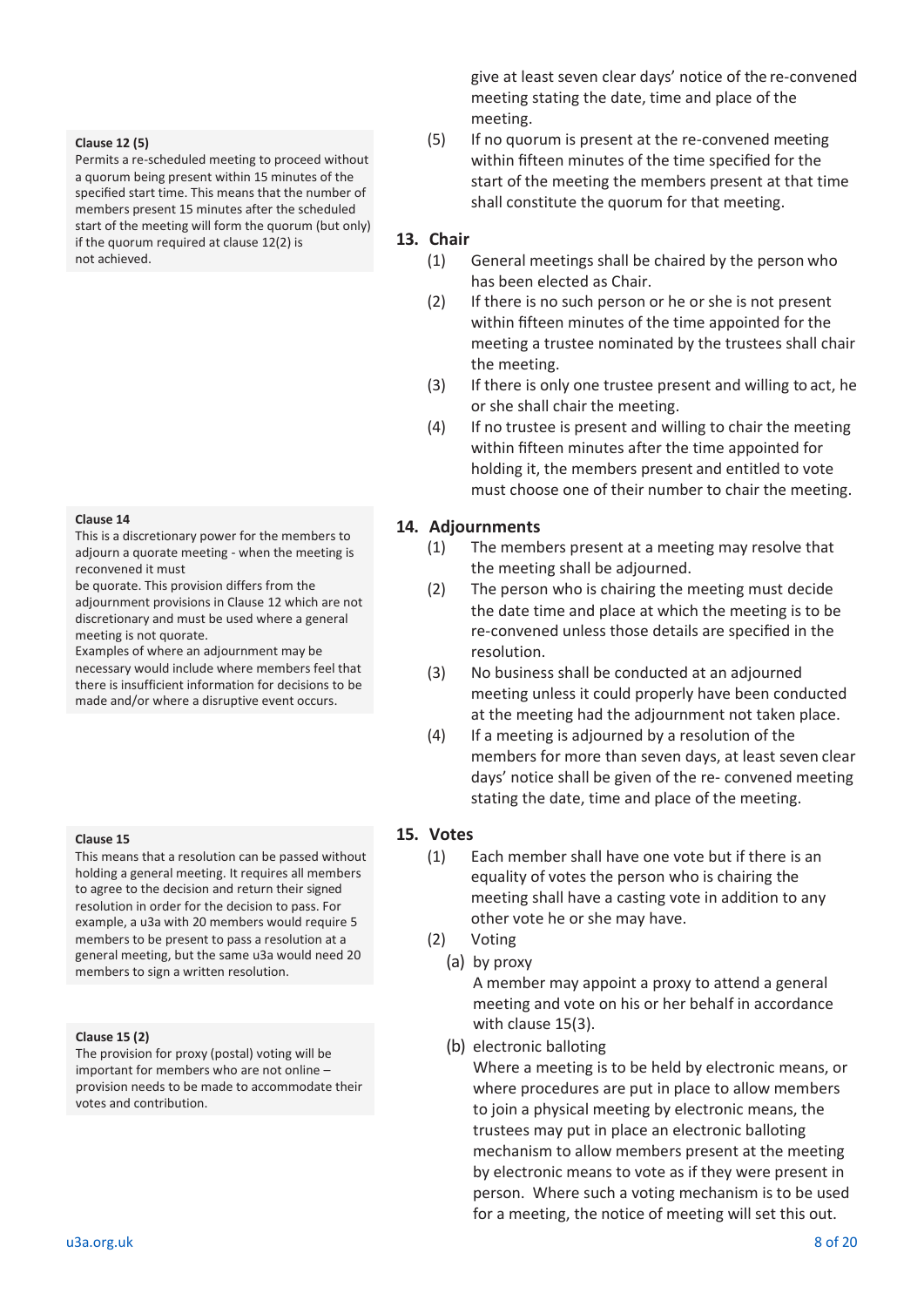(3) Proxies

Proxies may only be validly appointed by notice in writing (a **Proxy Notice**) which:

- (a) states the name and address of the member appointing the proxy;
- (b) identifies the person appointed to be that member's proxy and the general meeting in relation to which that person is appointed;
- (c) is signed by the member appointing the proxy, or is authenticated in such manner as the trustees may determine; and
- (d) is delivered to the charity in accordance with clause 30.
- (4) The trustees may from time to time determine the form in which Proxy Notices should be submitted to the charity in advance of any general meeting.
- (5) A resolution in writing signed by each member who would have been entitled to vote upon it had it been proposed at a general meeting shall be effective. It may comprise several copies each signed by or on behalf of one or more members.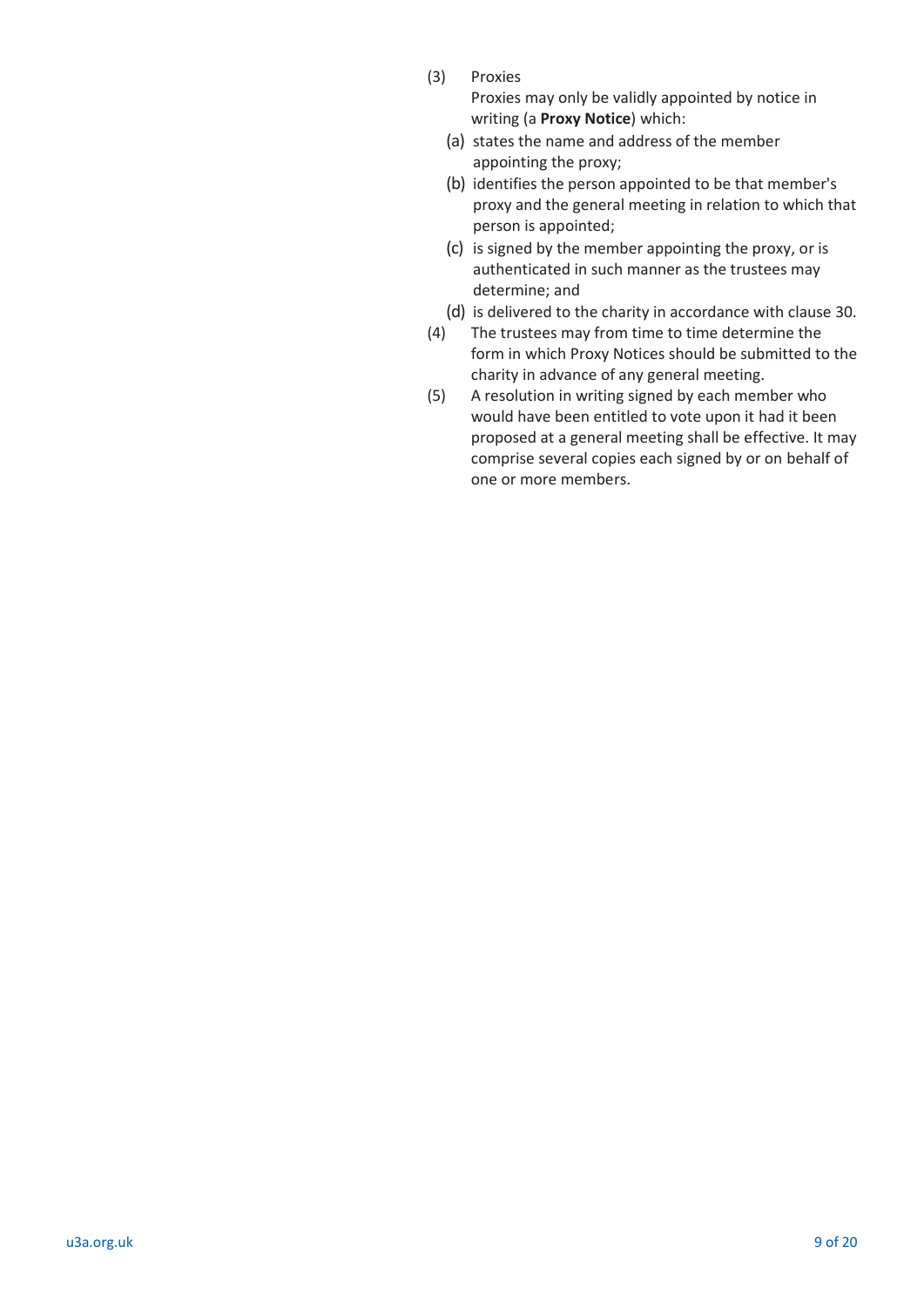#### **Clause 16 (6) (b)**

This is designed to limit any long or indefinite terms of appointments of trustees under the u3a's previous constitution.

**Clause 16 (8)**

This means that a trustee can serve on the committee for up to 9 years but must change roles after 3 years. A trustee cannot serve in the same role (either officer or non-officer) for over 3 years without taking a year off in between.

#### **Clause 17 (1)**

It is permissible for a u3a to resolve at a general meeting to have fewer than 12 elected trustees but u3as are recommended not to reduce this to less than 8 if possible.

### **16. Officers and trustees**

- (1) The charity and its property shall be managed and administered by a committee comprising the officers and other members elected in accordance with this constitution. The officers and other members of the committee shall be the trustees of the charity and in this constitution are together called 'the trustees'.
- (2) The charity should have the following officers:
	- (a) a Chair,
	- (b) a Vice chair,
	- (c) a Secretary, and
	- (d) a Treasurer.
- (3) Every trustee must be a paid-up member of the charity.
- (4) No one may be appointed a trustee if he or she would be disqualified from acting under the provisions of clause 19.
- (5) The number of trustees shall be not less than 5 and not more than 15.
- (6) Transitional arrangements for election or selection of trustees.
	- (a) The first trustees of a new u3a (including officers) shall be those persons acting as a steering group at the conclusion of the meeting at which this constitution is adopted. At any time up till the first annual general meeting the existing trustees may co-opt additional trustees up to the maximum number specified in subclause 16(5). The first trustees will serve until the first annual general meeting when all will retire but be eligible for nomination and subsequent election.
	- (b) Upon adoption of this constitution the charity will continue with the terms of membership for those trustees eligible to continue as trustees under the charity's previous constitution with the proviso that all and any transitional arrangements end before the third annual general meeting after this constitution is adopted.
- (7) The maximum total period of service of any trustee shall be 9 years in any combination of roles whether or not the periods of service are contiguous.
- (8) No-one may hold any specific officer position or be an ordinary (non- officer) trustee for a continuous period in excess of 3 years without an interval of at least 1 year between the periods of service.
- (9) All trustees shall be elected annually but may be reelected subject to the provisions in sections (7) to (8) of this clause.
- (10) A trustee may not appoint anyone to act on his or her behalf at meetings of the trustees.

### **17. Appointment of trustees**

- (1) The charity at each annual general meeting shall elect up to 12 trustees (including officers).
- (2) The elected trustees may, at any time, co-opt up to 3 trustees until the next annual general meeting and may reappoint such co-opted trustees for one additional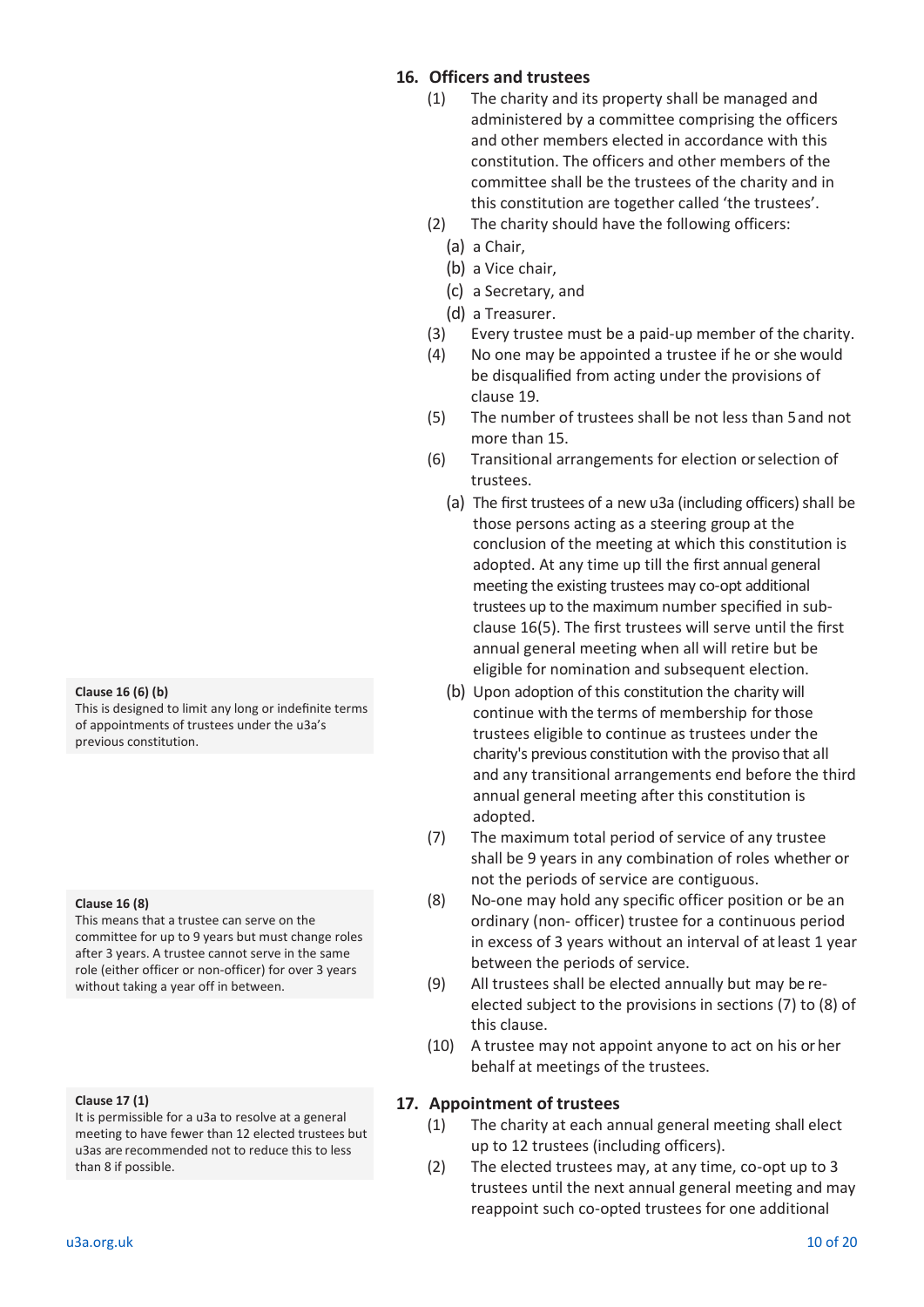#### **Clause 17 (3)**

With the agreement of the Third Age Trust it is permissible for a general meeting to alter 17(3) to read 'The officers (who are also trustees) will be elected by the trustees at their first meeting from among their number (this includes any co-opted trustees)'. With the agreement of the Third Age Trust it is permissible for a general meeting to agree on lower maximum periods of service for trustee roles. 'Finding New Trustees: What charities need to know (CC30)' provides guidance on effective methods of recruiting new charity trustees and of familiarising them with

the charity. Advice is also available on the national website.

#### **Clause 18 (1) (c)&(d)**

In the unlikely event that the u3a needs to avail itself of clauses 18(1) (c) or (d) then the Third Age Trust should be contacted for assistance.

period which may not extend beyond the following annual general meeting or be excluded by clauses 16(7) to 16(8) whichever is the sooner.

- (3) The officers will normally be elected directly by the annual general meeting.
- (4) No-one may be elected a trustee or an officer at any annual general meeting unless prior to the meeting the charity is given a notice that:
	- (a) is signed by a member proposing a candidate for a specified role who is entitled to vote at the meeting;
	- (b) is signed by an unconnected member seconding the same candidate for the same specified role who is entitled to vote at the meeting;
	- (c) is signed by the person who is to be proposed to show his or her willingness to be appointed.
- (5) In the event of a casual vacancy among elected or coopted charity trustees, the charity trustees may appoint a person who is willing to act to be a charity trustee. A charity trustee so appointed shall hold office only until the next annual general meeting.
- (6)
	- (a) The appointment of a trustee, whether by the charity in general meeting or by the other trustees, must not cause the number of trustees to exceed the number fixed in accordance with clause 16(5) of this constitution.
	- (b) The trustees may not appoint a person to be an officer if a person has already been elected or appointed to that office and has not vacated the office.

### **18. Powers of trustees**

- (1) The trustees must manage the business of the charity and have the following powers in order to further the objects (but not for any other purpose):
	- (a) to raise funds for the charity or for a charity with the same or similar purposes. In doing so, the trustees must not undertake any taxable permanent trading activity and must comply with any relevant statutory regulations;
	- (b) to buy, take on lease or in exchange, hire or otherwise acquire any property and to maintain and equip it for use;
	- (c) to sell, lease or otherwise dispose of all or any part of the property belonging to the charity. In exercising this power, the trustees must comply as appropriate with sections 117 - 122 of the Charities Act 2011;
	- (d) to borrow money and to charge the whole or any part of the property belonging to the charity as security for repayment of the money borrowed. The trustees must comply as appropriate with sections 124 - 126 of the Charities Act 2011, if they intend to mortgage land;
	- (e) to co-operate with other charities, voluntary bodies and statutory authorities and to exchange information and advice with them and in particular with other u3as, clusters of u3as and The Trust;
	- (f) to establish or support any charitable trusts,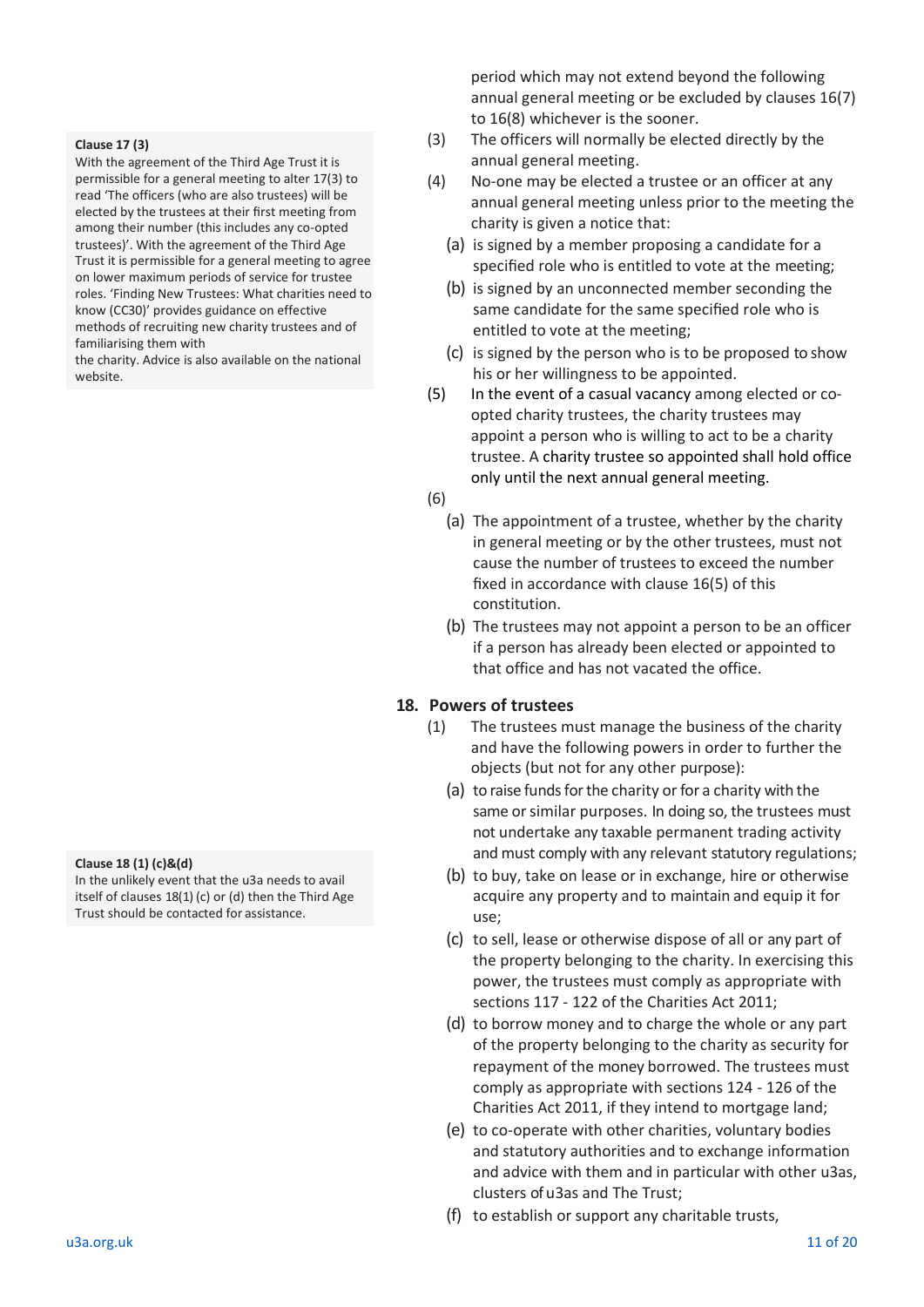#### **Clause 19**

Charity Commission guidance 'Finding New Trustees: What charities need to know (CC30)' gives guidance on who can be a trustee. In very broad terms, someone who has been convicted of offences involving deception or fraud, or who is an undischarged bankrupt or who has been removed from office as a charity trustee by the Commissioner will be disqualified from acting as a trustee. All trustees need to complete a trustee eligibility declaration form which is available on the Charity Commission website.

#### **Clause 20**

Where **the** total number of trustees is the mid-point between two numbers which can be divided by three, the Charity Commission recommends rounding up to the next multiple of three.

associations or institutions formed for any of the charitable purposes included in the object;

- (g) to acquire, merge with or enter into any partnership or joint venture arrangement with any other charity formed for any of the objects or with any other u3a;
- (h) to set aside income as a reserve against future expenditure but only in accordance with a written policy about reserves;
- (i) to obtain and pay for such goods and services as are necessary for carrying out the work of the charity;
- (j) to open and operate such bank and other accounts as the trustees consider necessary;
- (k) to do all such other lawful things as are necessary for the achievement of the objects.
- (2) No alteration of this constitution or any special resolution shall have retrospective effect to invalidate any prior act of the trustees.
- (3) Any properly constituted meeting of trustees at which a quorum is present at the time the relevant decision is made may exercise all the powers exercisable by the trustees.

### **19. Disqualification and removal of trustees**

A trustee shall cease to hold office if he or she:

- (1) is disqualified from acting as a trustee by virtue of sections 178 and 179 of the Charities Act 2011 (or any statutory re-enactment or modification of that provision);
- (2) ceases to be a member of the charity;
- (3) in the written opinion, given to the charity, of a registered medical practitioner treating that person, has become physically or mentally incapable of acting as a trustee and may remain so for more than three months;
- (4) resigns as a trustee by notice to the charity (but only if at least two trustees will remain in office when the notice of resignation is to take effect); or
- (5) is absent without the permission of the trustees from all their meetings held within a period of six consecutive months and the trustees resolve that his or her office be vacated.

### **20. Proceedings of trustees**

- (1) The trustees may regulate their proceedings as they think fit, subject to the provisions of this constitution.
- (2) Online trustees' meetings A trustees' meeting or a meeting of a committee of the trustees may be held in person or by suitable electronic means agreed by the trustees or the members of the committee (as the case may be) in which each participant may communicate with all the other participants.
- (3) Any trustee may call a meeting of the trustees provided reasonable notice is given.
- (4) The secretary must call a meeting of the trustees if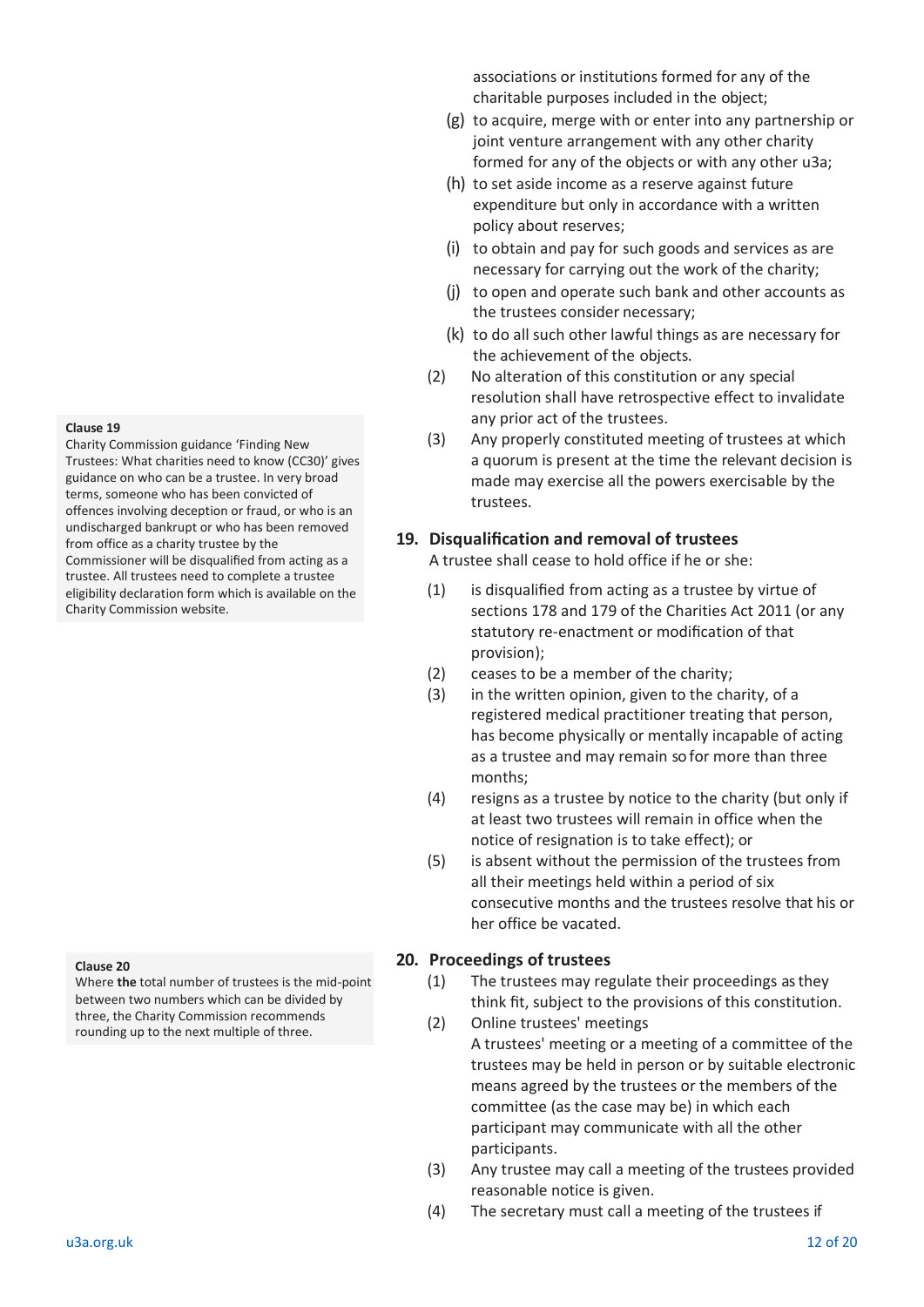requested to do so by a trustee.

- (5) Questions arising at a meeting must be decided by a majority of votes.
- (6) In the case of an equality of votes, the person who chairs the meeting shall have a second or casting vote.
- (7) No decision may be made by a meeting of the trustees unless a quorum is present at the time the decision is purported to be made.
- (8) The quorum shall be two or the number nearest to twothirds of the total number of trustees, whichever is the greater or such larger number as may be decided from time to time by the trustees.
- (9) A trustee shall not be counted in the quorum present when any decision is made about a matter upon which that trustee is not entitled to vote.
- (10) If the number of trustees is less than the number fixed as the quorum, the continuing trustees or trustee may act only for the purpose of filling vacancies or of calling a general meeting.
- (11) The person elected as the Chair shall chair meetings of the trustees.
- (12) If the Chair is unwilling to preside or is not present within ten minutes after the time appointed for the meeting, the trustees present may appoint one of their number to chair that meeting.
- (13) The person appointed to chair meetings of the trustees shall have no functions or powers except those conferred by this constitution or delegated to him or her in writing by the trustees.
- (14) A resolution in writing signed by all the trustees entitled to receive notice of a meeting of trustees or of a committee of trustees and to vote upon the resolution shall be as valid and effectual as if it had been passed at a meeting of the trustees or (as the case may be) a committee of trustees duly convened and held.
- (15) The resolution in writing may comprise several documents containing the text of the resolution in like form each signed by one or more trustees.

### **21. Conflicts of interests and conflicts of loyalties** A charity trustee must:

- (1) declare the nature and extent of any interest, direct or indirect, which he or she has in a proposed transaction or arrangement with the charity or in any transaction or arrangement entered into by the charity which has not been previously declared; and
- (2) absent himself or herself from any discussions of the charity trustees in which it is possible that a conflict will arise between his or her duty to act solely in the interests of the charity and any personal interest (including but not limited to any personal financial interest).

Any charity trustee absenting himself or herself from

#### **Clause 21**

No person may be proposed for appointment or serve as an Officer or as a non-Officer member of the Executive Committee if they are currently serving as an Officer or non-Officer member of the Executive Committee of any other local u3a.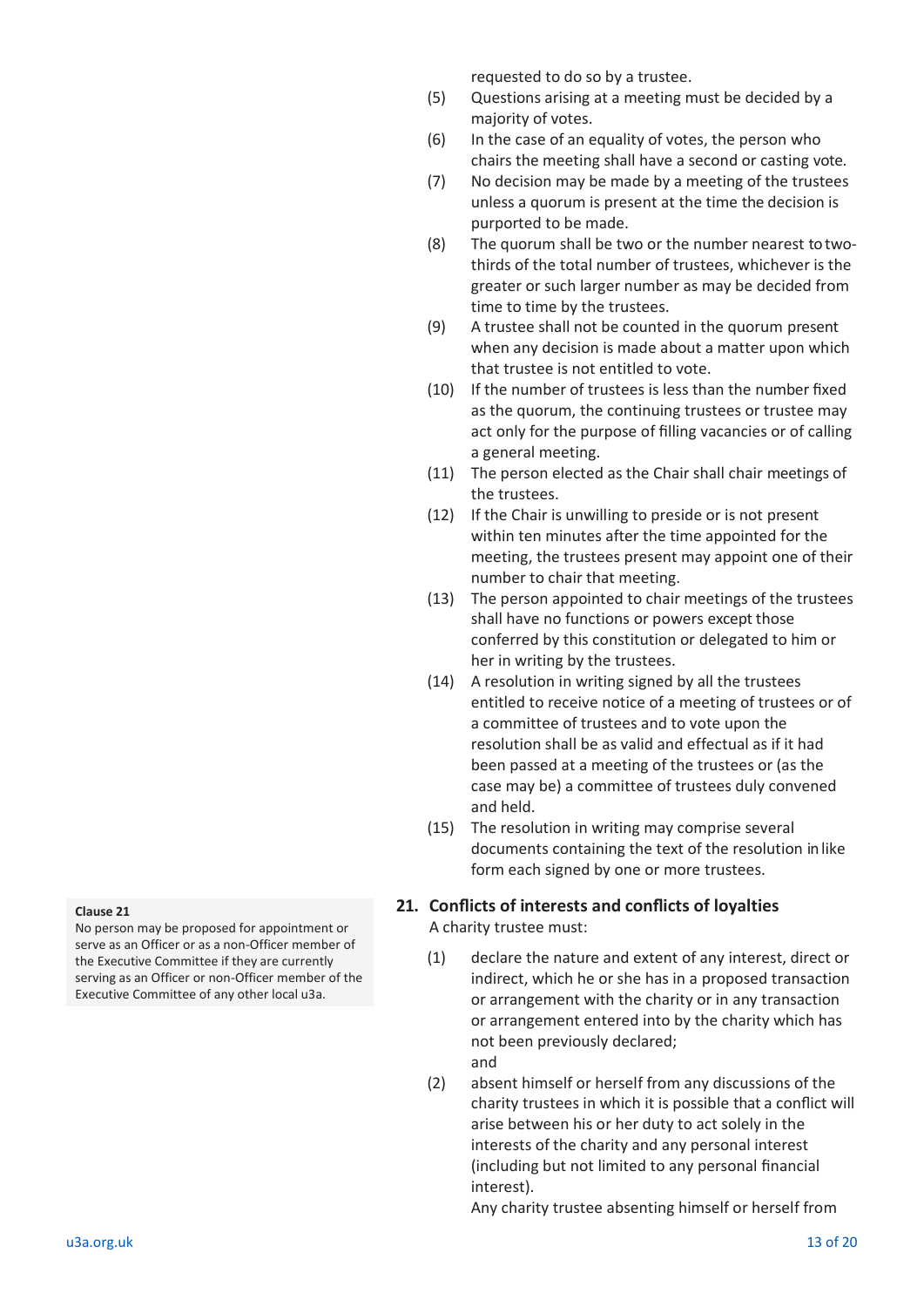#### **Clause 22**

This clause prevents the risk of trustees' decisions being declared invalid for purely technical reasons.

any discussions in accordance with this clause must not vote or be counted as part of the quorum in any decision of the charity trustees on the matter.

### **22. Saving provisions**

- (1) Subject to sub-clause (2) of this clause, all decisions of the charity trustees, or of a committee of the charity trustees, shall be valid notwithstanding the participation in any vote of a charity trustee:
	- (a) who is disqualified from holding office;
	- (b) who had previously retired or who had been obliged by this constitution to vacate office;
	- (c) who was not entitled to vote on the matter, whether by reason of a conflict of interests or otherwise; if, without the vote of that charity trustee and that charity trustee being counted in the quorum, the decision has been made by a majority of the charity trustees at a quorate meeting.
- (2) Sub-clause (1) of this clause does not permit a charity trustee to keep any benefit that may be conferred upon him or her by a resolution of the charity trustees or of a committee of charity trustees if, but for subclause (1), the resolution would have been void, or if the charity trustee has not complied with clause 21 (Conflicts of interests and conflicts of loyalties).

### **23. Delegation**

- (1) The trustees may delegate any of their powers or functions to a committee of two or more trustees but the terms of any such delegation must be recorded in the minute book. Such a committee may have additional members who are not also trustees.
- (2) The trustees may impose conditions when delegating, including the conditions that:
	- (a) the relevant powers are to be exercised exclusively by the committee to whom they delegate;
	- (b) no expenditure may be incurred on behalf of the charity except in accordance with a budget previously agreed with the trustees.
- (3) The trustees may revoke or alter a delegation.
- (4) All acts and proceedings of any committees must be fully and promptly reported to the trustees.

### **24. Irregularities in proceedings**

- (1) Subject to sub-clause (2) of this clause, all acts done by a meeting of trustees, or of a committee of trustees, shall be valid notwithstanding the participation in any vote of a trustee:
	- (a) who was disqualified from holding office;
	- (b) who had previously retired or who had been obliged by the constitution to vacate office;
	- (c) who was not entitled to vote on the matter, whether by reason of a conflict of interests or otherwise; if, without:
	- (d) the vote of that trustee; and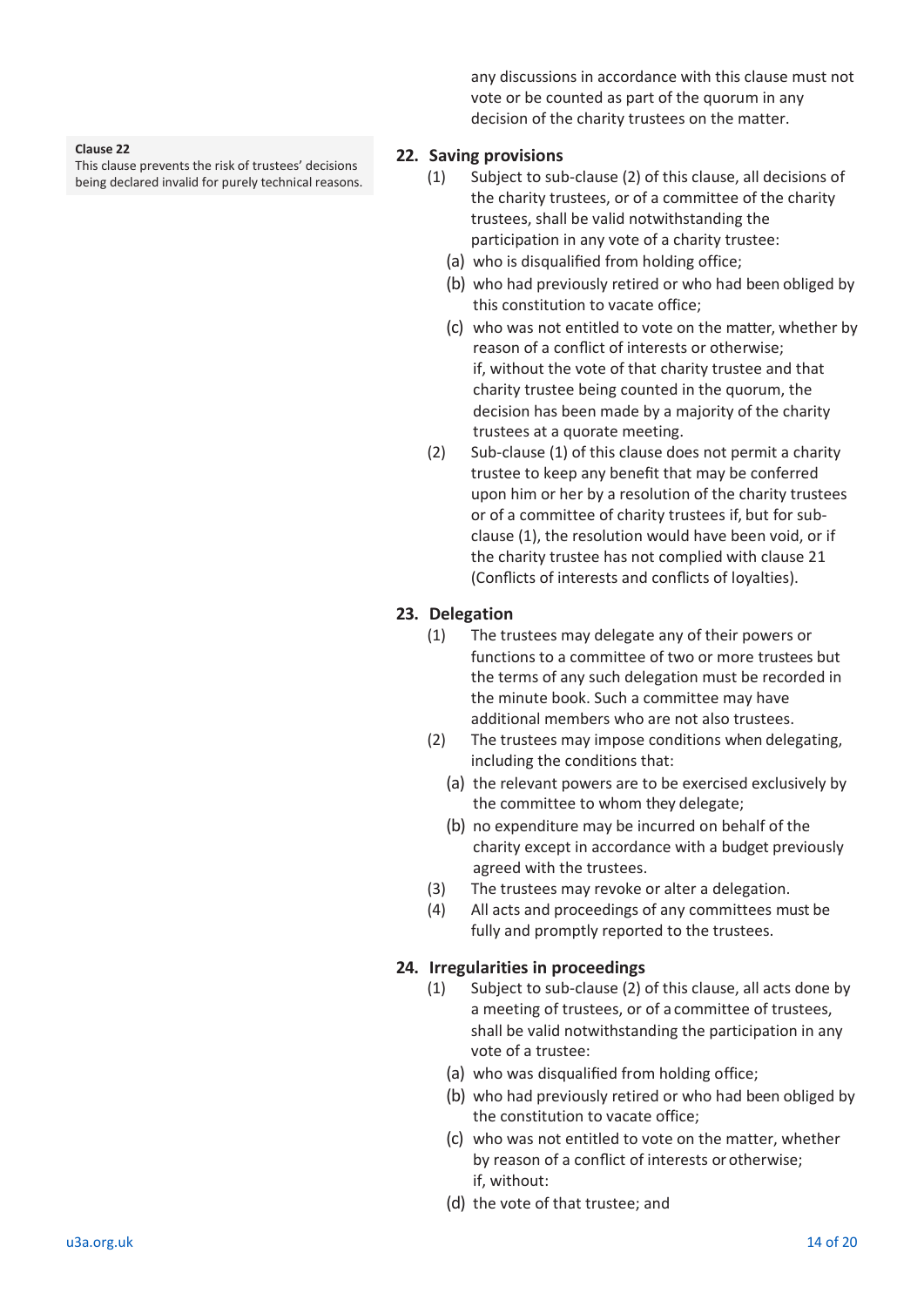#### **Clause 25**

The trustees can decide in what format the minutes should be kept and how to ensure they are a true record. Reference to meetings in this clause refers to formal meetings.

#### **Clause 26**

All charities must produce accounts and a report. The key accounting requirements for charities are set out on the Charity Commission's website. All registered charities with incomes over £10,000 must send accounts, Annual Report and Annual Return to the Charity Commission within 10 months of the end of their financial year.

#### **Clause 26 (1) (e)**

The Annual Return provides a summary of key financial information and is used by the Charity Commission for monitoring purposes. **Clause 26 (2)**

Requires you to inform the Third Age Trust promptly about changes to the officers occupying the officer positions and the correspondence address and to complete all other returns relating to membership.

#### **Clause 27**

A charity's entry on the Charity Commission website includes its name, correspondence address, objects (purpose), governing document (constitution and any amendments to it) and names of its trustees. The Charity Commission issues to every charity an Annual Return on which these details can be provided.

#### **Clause 28**

When the trustees in your u3a lease or own property the ownership of the land cannot rest with the charity directly as it has no separate legal identity.

The trustees will therefore need to ensure that title to the charity's land is held in the name of

u3bdividuals ('holding trustees') or a company, in the set of the set of the set of the set of the set of the set of the set of  $20$ trust on behalf of the charity. If you are in this position contact the Third Age Trust so that we can provide you with appropriate advice.

- (e) that trustee being counted in the quorum, the decision has been made by a majority of the trustees at a quorate meeting.
- (2) Sub-clause (1) of this clause does not permit a trustee to keep any benefit that may be conferred upon him or her by a resolution of the trustees or of a committee of trustees if the resolution would otherwise have been void.
- (3) No resolution or act of
	- (a) the trustees or
	- (b) any committee of the trustees or
	- (c) the charity in general meeting shall be invalidated by reason of the failure to give notice to any trustee or member or by reason of any procedural defect in the meeting unless it is shown that the failure or defect has materially prejudiced a member or the beneficiaries of the charity.

### **25. Minutes**

The trustees must keep minutes of all:

- (1) appointments of officers and other trustees made by the trustees;
- (2) proceedings at meetings of the charity;
- (3) meetings of the trustees and committees of trustees including:
	- (a) the names of the trustees present at the meeting;
	- (b) the decisions made at the meetings; and
	- (c) where appropriate the reasons for the decisions.

### **26. Accounts, Annual Report, Annual Return**

- (1) The trustees must comply with their obligations under the Charities Act 2011 with regard to:
	- (a) the keeping of accounting records for the charity;
	- (b) the preparation of annual statements of account for the charity;
	- (c) the transmission of the statements of account to the Commission;
	- (d) the preparation of an Annual Report and its transmission to the Commission;
	- (e) the preparation of an Annual Return and its transmission to the Commission.
- (2) The charity must supply to The Trust such information about its membership as The Trust may require for the purposes of the charity being a member of The Trust.

### **27. Registered particulars**

The trustees must notify the Commission promptly of any changes to the charity's entry on the Central Register of Charities.

### **28. Property**

- (1) The trustees must ensure the title to:
	- (a) all land held by or in trust for the charity that is not vested in the Official Custodian of Charities; and
	- (b) all investments held by or on behalf of the charity, are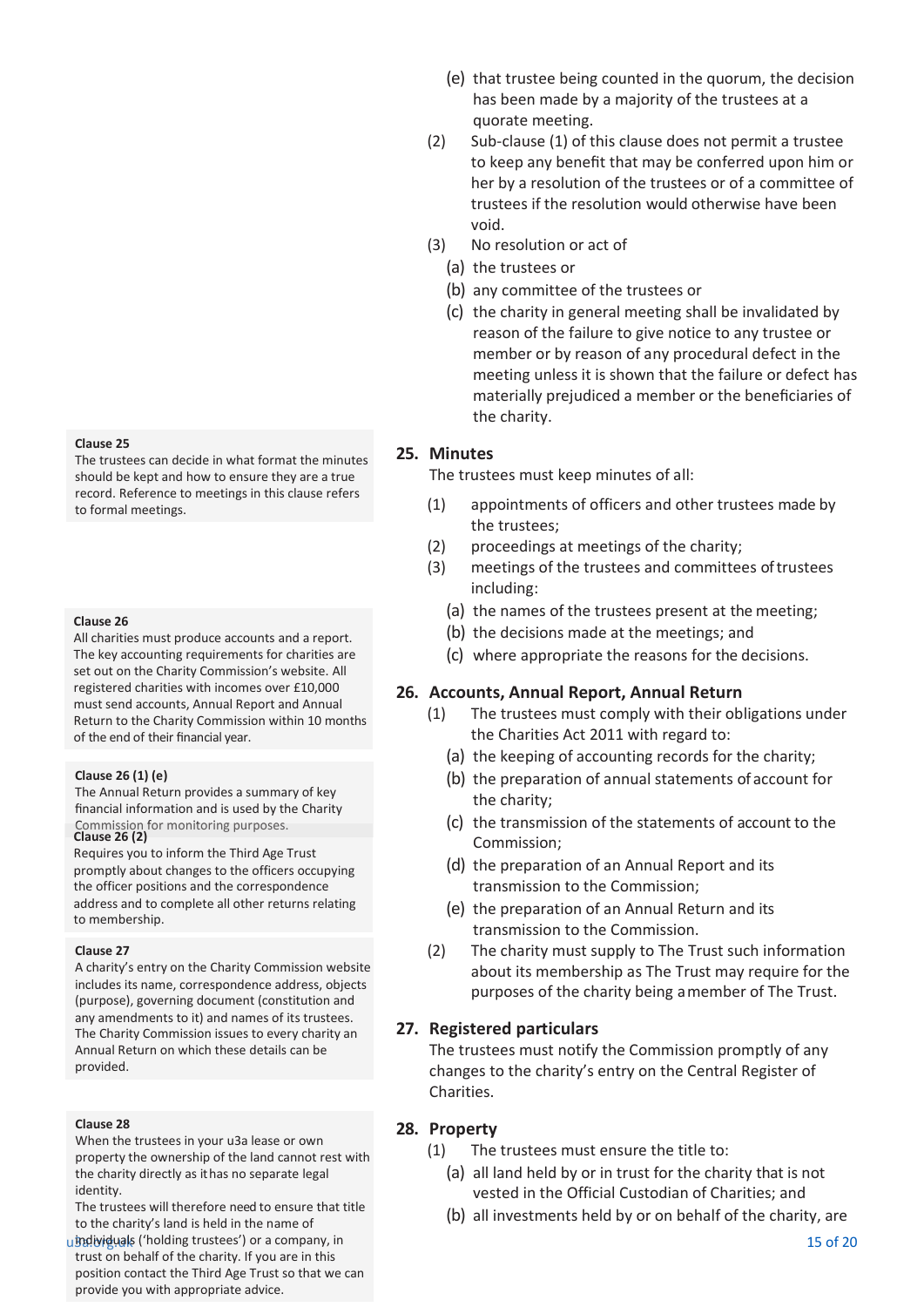vested either in a corporation entitled to act as custodian trustee or in not less than three individuals appointed by the trustees of the charity as holding trustees.

- (2) The terms of the appointment of any holding trustees must provide that they may act only in accordance with lawful directions of the trustees and that if they do so they will not be liable for the acts and defaults of the trustees or of the members of the charity.
- (3) The trustees may remove the holding trustees at any time.

### **29. Repair and insurance**

The trustees must keep in repair and insure to their full value against fire and other usual risks all the buildings of the charity (except those buildings that are required to be kept in repair and insured by a tenant). They must also insure suitably in respect of public liability and employer's liability.

### **30. Notices**

- (1) Any notice required by this constitution to be given to or by any person must be:
	- (a) in writing; or
	- (b) given using electronic communications.
- (2) The charity may give any notice to a member either: (a) personally; or
	- (b) by sending it by post in a prepaid envelope addressed to the member at his or her address; or
	- (c) by leaving it at the address of the member; or
	- (d) by giving it using electronic communications to the member's address.
- (3) A member who does not register an address with the charity or who registers only a postal address that is not within the United Kingdom, the Isle of Man or the Channel Islands shall not be entitled to receive any notice from the charity.
- (4) A member present in person at any meeting of the charity shall be deemed to have received notice of the meeting and of the purposes for which it was called.
- (5)
	- (a) Proof that an envelope containing a notice was properly addressed, prepaid and posted shall be conclusive evidence that the notice was given.
	- (b) Proof that a notice contained in an electronic communication was sent in accordance with guidance issued by the Institute of Chartered Secretaries and Administrators shall be conclusive evidence that the notice was given.
	- (c) A notice shall be deemed to be given 48 hours after the envelope containing it was posted or, in the case of an electronic communication, 48 hours after it was sent.

### **31. Rules**

(1) The trustees may from time to time make rules or byelaws for the conduct of their business.

#### **Clause 31**

The term bye-laws relates to any standing orders or internal procedures that you may introduce for the effective running of the charity and its meetings.

u3a.org.uk 16 of 20<br>They cannot be used to change any of the state of the state of the state of the state of 20 of 20 of 20 of 20 provisions in this constitution.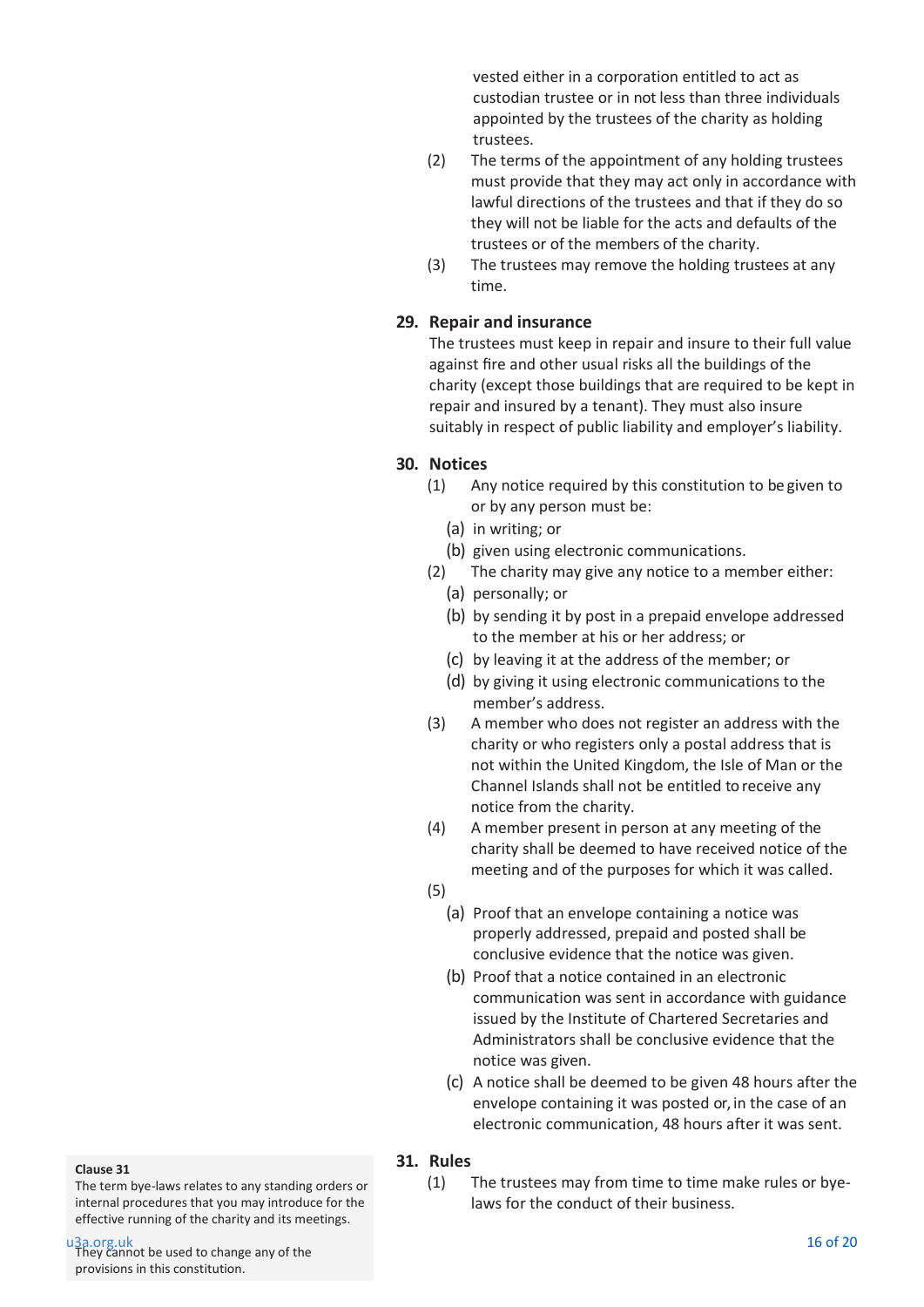The Third Age Trust has guidance for managing complaints, disciplinary matters and grievances on its website. It is strongly recommended that the u3as follow the Third Age Trust's recommendations in all cases of disputes and keep the Third Age Trust informed at an early stage if the dispute appears likely to present serious problems.

- (2) The bye-laws may regulate the following matters but are not restricted to them:
	- (a) the admission of members of the charity and the rights and privileges of such members, and the entrance fees, subscriptions and other fees or payments to be made by members;
	- (b) the conduct of members of the charity in relation to one another, and to thecharity's employees and volunteers;
	- (c) the setting aside of the whole or any part or parts of the charity's premises at any particular time or times or for any particular purpose or purposes;
	- (d) the procedure at general meeting and meetings of the trustees in so far as such procedure is not regulated by this constitution;
	- (e) the keeping and authenticating of records. (If regulations made under this clause permit records of the charity to be kept in electronic form and requires a trustee to sign the record, the regulations must specify a method of recording the signature that enables it to be properly authenticated.)
	- (f) generally, all such matters as are commonly the subject matter of the rules of an unincorporated association.
- (3) The charity in general meeting has the power to alter, add to or repeal the rules or bye-laws.
- (4) The trustees must adopt such means as they think sufficient to bring the rules and bye-laws to the notice of members of the charity.
- (5) The rules or bye-laws shall be binding on all members of the charity. No rule or bye-law shall be inconsistent with, or shall affect or repeal anything contained in, this constitution.

# **32. Disputes**

If a dispute arises between members of the charity about the validity or propriety of anything done by the members under this constitution, and the dispute cannot be resolved by agreement, the parties to the dispute must first try in good faith to settle the dispute by mediation before resorting to litigation.

# **33. Interpretation**

In this constitution 'connected person' means:

- (1) a child, parent, grandchild, grandparent, brother or sister of the trustee;
- (2) the spouse or civil partner of the trustee or of any person falling within sub-clause (a) above;
- (3) a person carrying on business in partnership with the trustee or with any person falling within sub-clause (1) or (2) above;
- (4) an institution which is controlled
	- (a) by the trustee or any connected person falling within sub-clause (1), (2), or (3) above; or
	- (b) by two or more persons falling within sub-clause (4)(a), when taken together;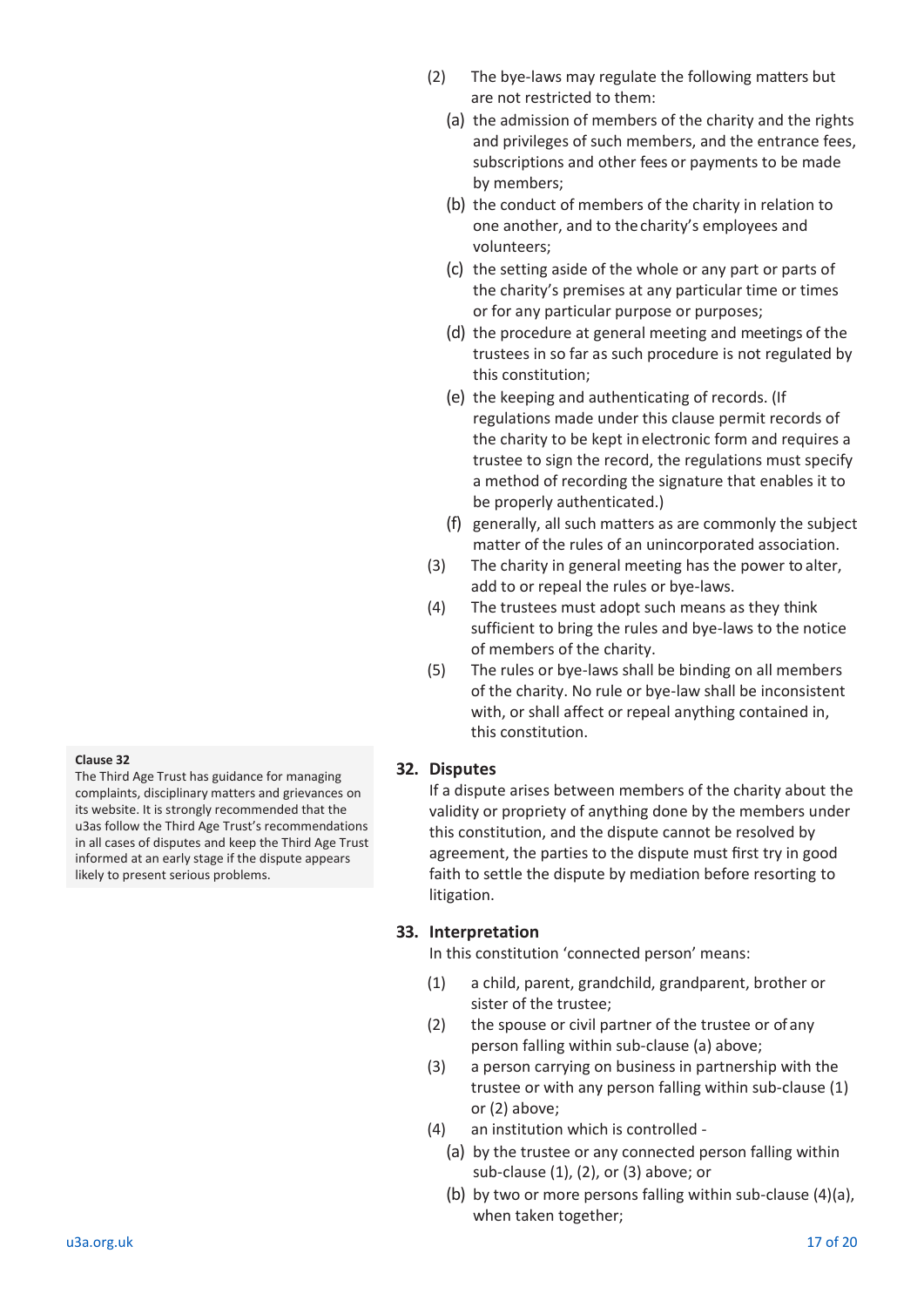- (5) a body corporate in which:
	- (a) the charity trustee or any connected person falling within sub- clauses (1) to (3) has a substantial interest; or
	- (b) two or more persons falling within sub-clause 5(a) who, when taken together, have a substantial interest.
- (6) Sections 350 352 of the Charities Act 2011 apply for the purposes of interpreting the terms used in this clause.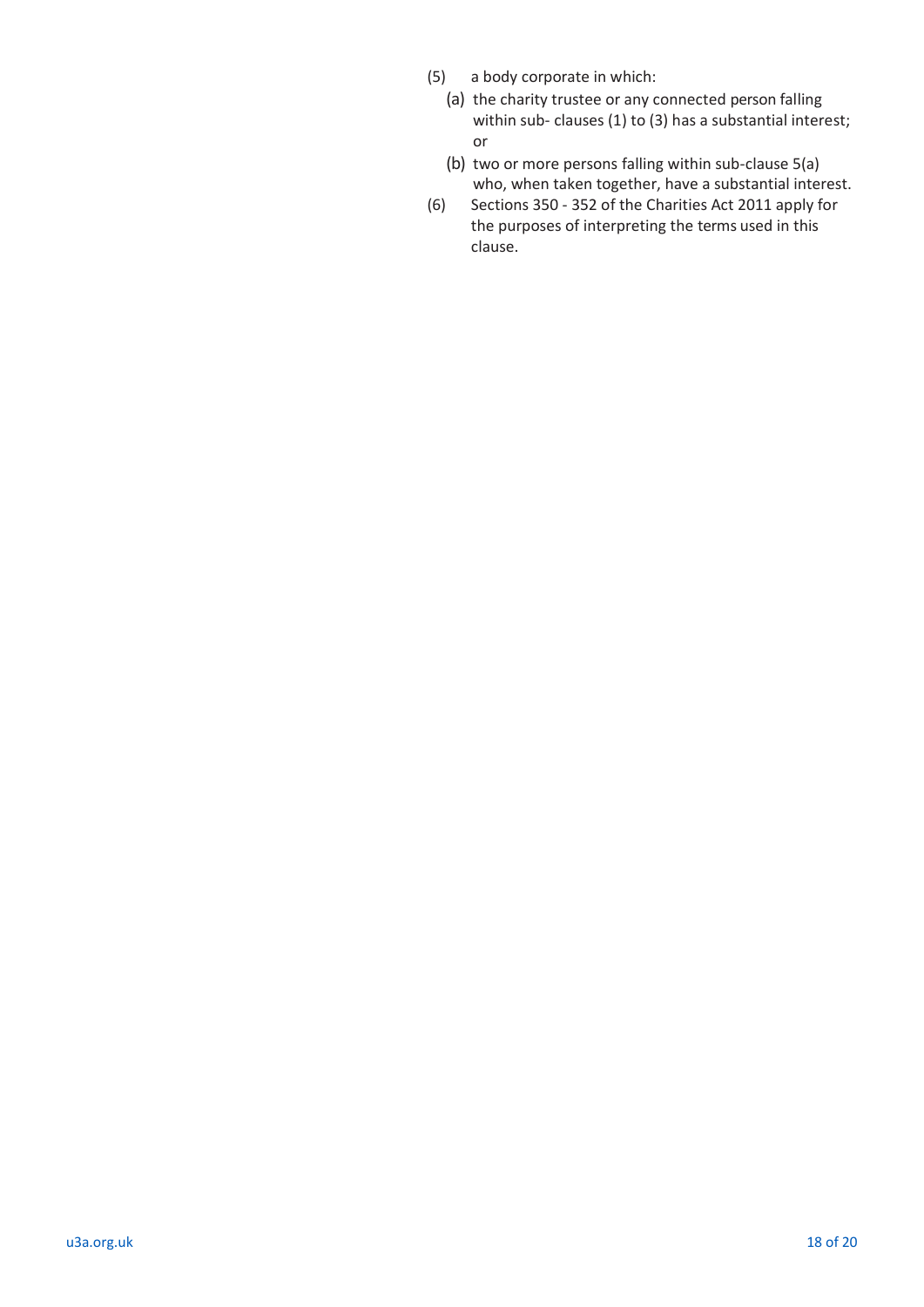# Names and signatures of the trustees

| <b>Name</b> |  |  |  |
|-------------|--|--|--|
| Signature   |  |  |  |
| <b>Name</b> |  |  |  |
| Signature   |  |  |  |
| <b>Name</b> |  |  |  |
| Signature   |  |  |  |
| <b>Name</b> |  |  |  |
| Signature   |  |  |  |
| <b>Name</b> |  |  |  |
| Signature   |  |  |  |
| <b>Name</b> |  |  |  |
| Signature   |  |  |  |
| <b>Name</b> |  |  |  |
| Signature   |  |  |  |
| <b>Name</b> |  |  |  |
|             |  |  |  |